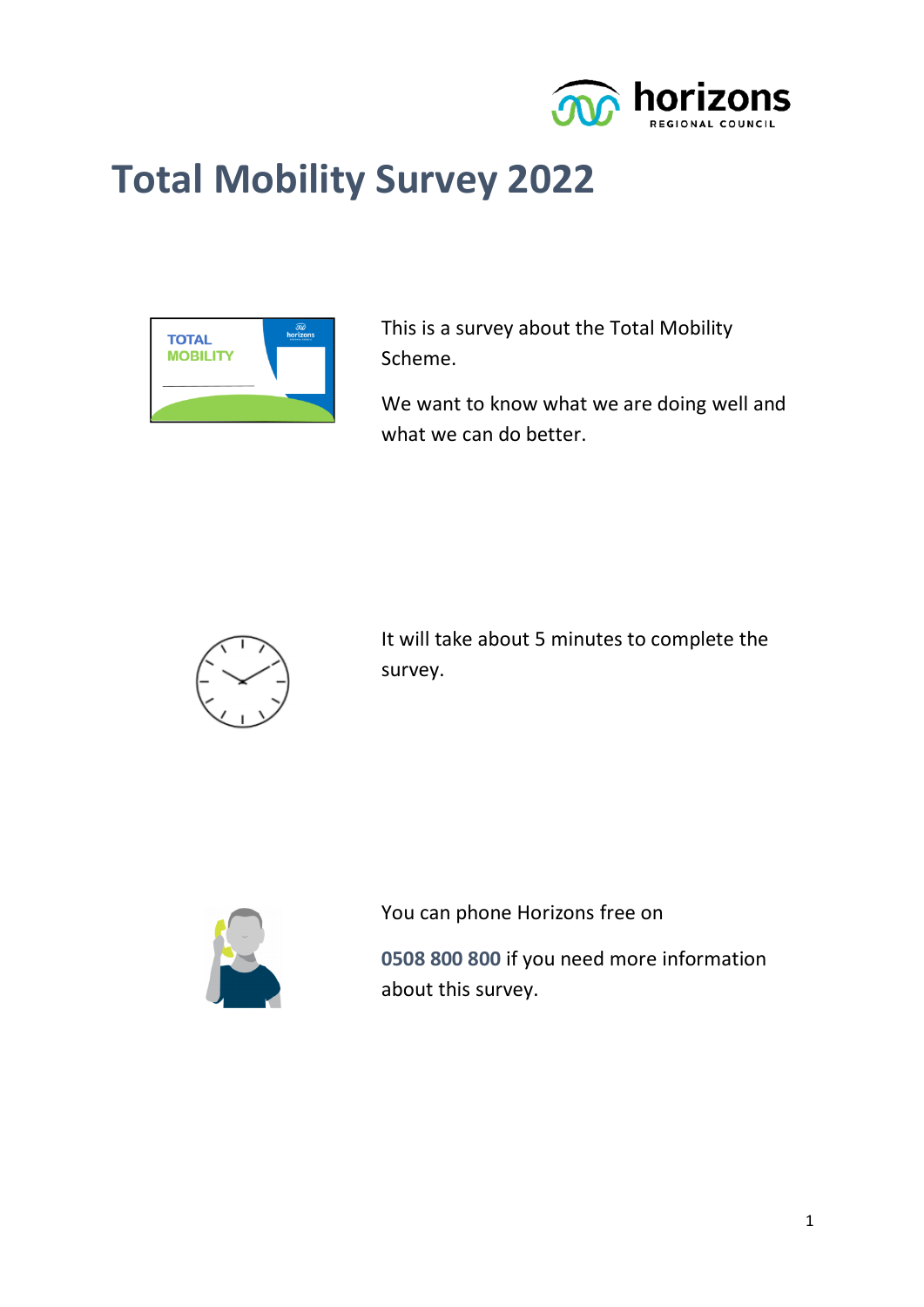

## 1 Questions about the service

#### **1.1** What type of trips do you use your Total Mobility card for?

|                                                                                 | <b>Tick ALL that apply</b> |
|---------------------------------------------------------------------------------|----------------------------|
| Doctor, hospital or other medical services                                      |                            |
| Shopping, WINZ, library etc.                                                    |                            |
| Social outings, visiting family or friends,<br>group meetings and entertainment |                            |
| Work                                                                            |                            |
| School or place of study                                                        |                            |
| Religious or cultural activities                                                |                            |
| Other:                                                                          |                            |

#### **1.2** Which Taxi Company do you use most?

|                                | <b>Tick ONE</b> |
|--------------------------------|-----------------|
| <b>Friendly Feilding Taxis</b> |                 |
| Taxis Gold & Black             |                 |
| <b>Driving Miss Daisy</b>      |                 |

#### **1.3** What best describes how often you use Total Mobility?

|                                 | <b>Tick ONE</b> |
|---------------------------------|-----------------|
| At least 2 times a week or more |                 |
| Once a week                     |                 |
| Once or twice a month           |                 |
| Hardly ever                     |                 |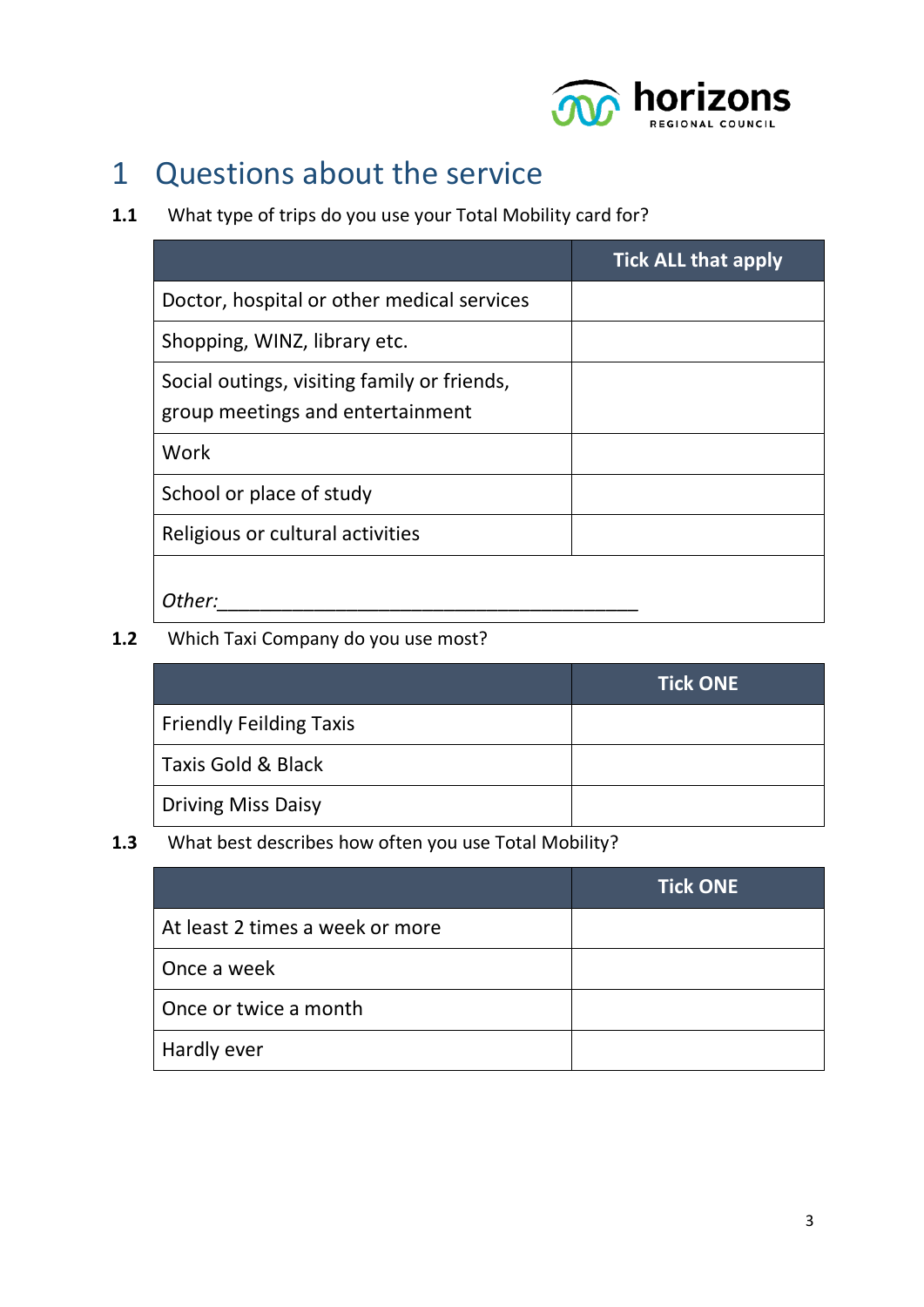

**1.4** How would you describe the overall service you receive from the transport company that you use most?

*Circle one face only*



### 2 Questions about the Feilding subsidy increase

**2.1** Did you know that the Feilding subsidy has increased to \$10?

|           | <b>Tick ONE</b> |
|-----------|-----------------|
| Yes       |                 |
| <b>No</b> |                 |

**2.2** Since the subsidy increase in July last year, have you:

|                                    | <b>Tick ALL that apply</b> |
|------------------------------------|----------------------------|
| Found it cheaper to travel?        |                            |
| Travelled further?                 |                            |
| Been able to access more services? |                            |
| Gone out more often?               |                            |
| Other (please describe):           |                            |
|                                    |                            |
| Other:                             |                            |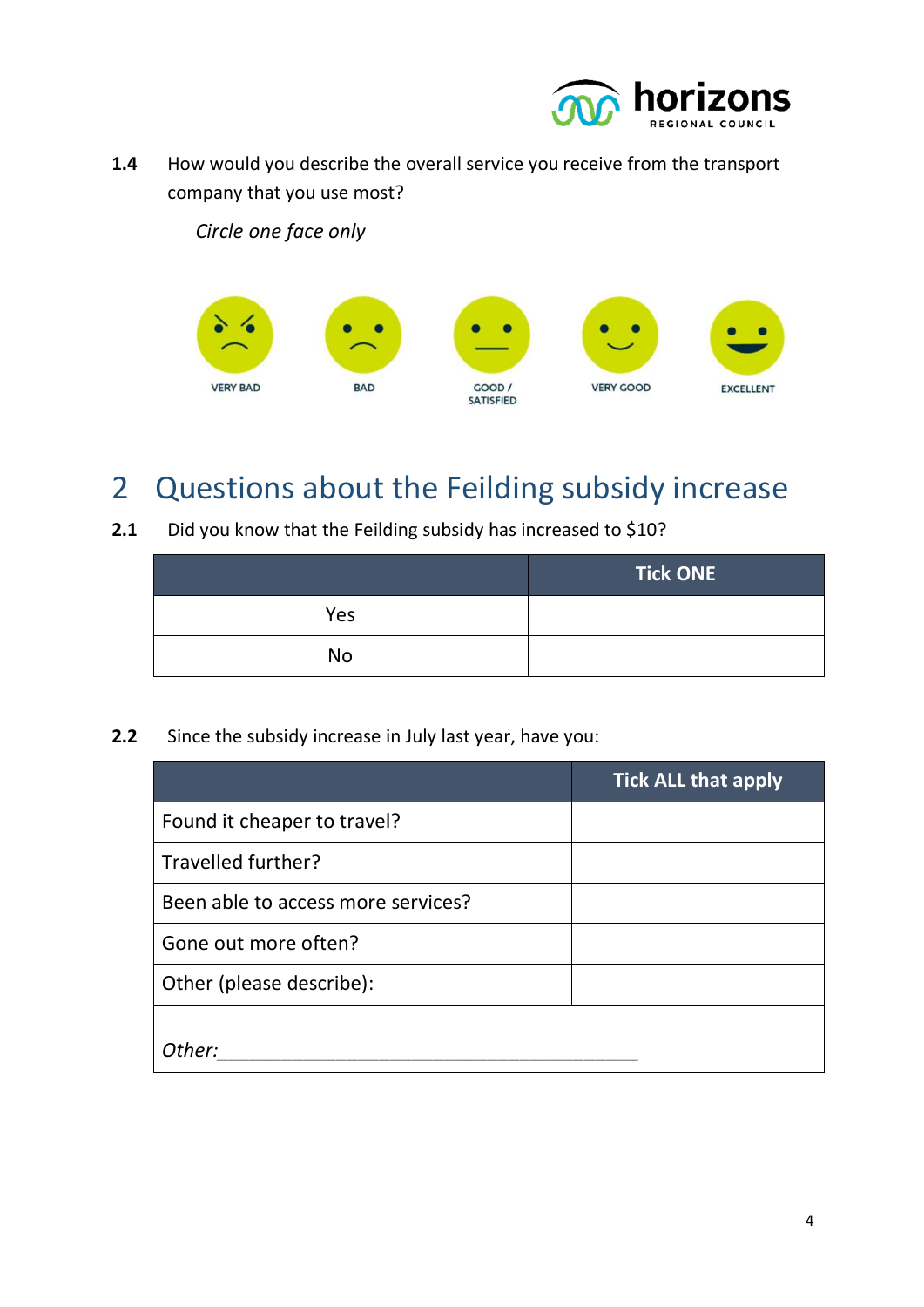

## 3 Questions about wheelchair accessible vehicles

#### **3.1** Do you use wheelchair accessible vehicles?

|     | <b>Tick ONE</b>            |
|-----|----------------------------|
| Yes |                            |
|     | If yes, Go to Question 3.2 |
| No  |                            |
|     | If no, Go to Question 4.1  |

#### **3.2** Are wheelchair accessible vehicles available when you need them?

|                     | <b>Tick ONE</b> |
|---------------------|-----------------|
| Always available    |                 |
| Sometimes available |                 |
| Never available     |                 |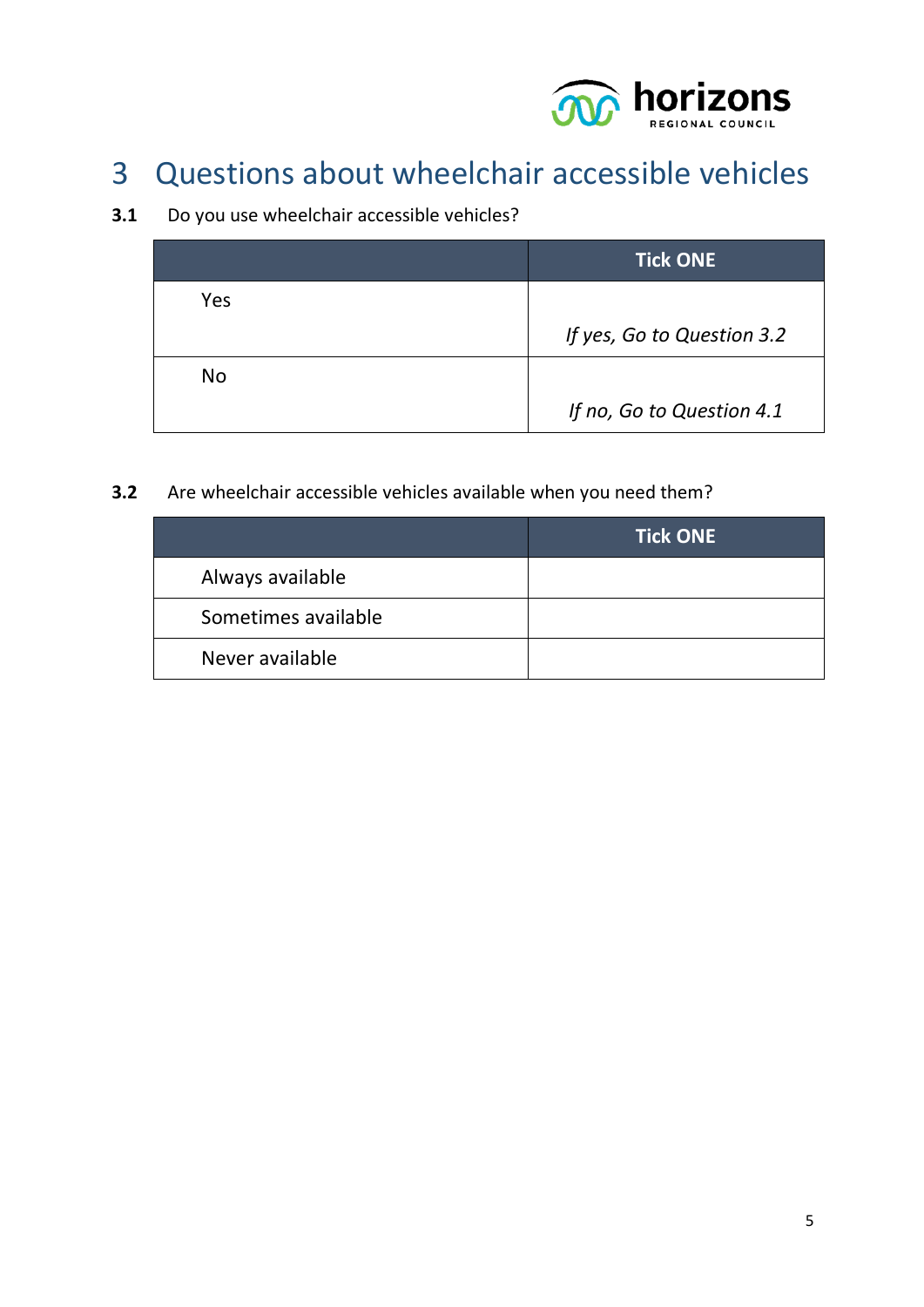

## 4 Questions about you

#### **4.1** What is your age group? (Circle one)

| 0-14 years    |  | 55-64 years  | 6  |
|---------------|--|--------------|----|
| $15-24$ years |  | 65-74 years  |    |
| $25-34$ years |  | 75-84 years  |    |
| 35-44 years   |  | 85-94 years  |    |
| 45-54 years   |  | 95 years $+$ | 10 |

**4.2** Do you have a Community Services Card? (Circle one).

| 'es<br>NO |
|-----------|
|-----------|

#### **4.3** Did you use the Total Mobility scheme during Lockdown? (Circle one).

| - -<br>Ð<br>52 | w |
|----------------|---|
|----------------|---|

**4.4** Your contact details (optional).

|              | <b>Please write clearly</b> |
|--------------|-----------------------------|
| Name         |                             |
| Phone number |                             |
| Email        |                             |

#### **Please return your completed survey to Desley.Monks@horizons.govt.nz by 30th APRIL 2022.**

# Thank you